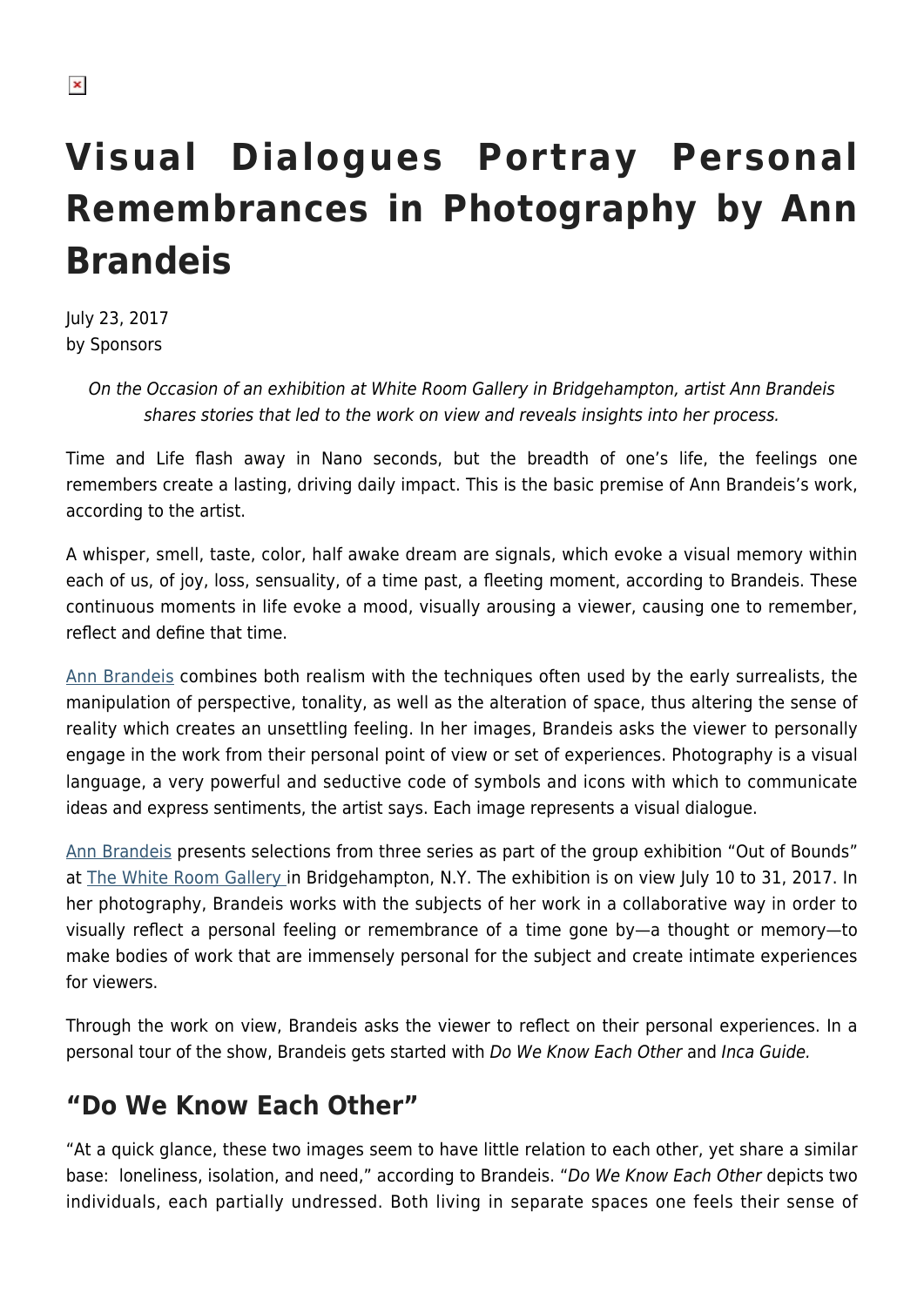solitude. Yet in their space, they follow the personal rituals of undressing, changing, relaxing. The image is designed to be a haunting one, where viewers can feel the solitude, loneliness and the isolation common in large cities and creates a disconnect."

 $\pmb{\times}$ 

.

.

.

.

.

.

"do we know each other" by Ann Brandeis. Courtesy of the artist.

The image Inca Guide depicts the conceptual feelings and desires of the early Inca people of Peru, according to the artist. In the image, a storm has crept into the funerary area in Machu Picchu, surrounding the gravestones. Above these grave markers resides a dragon-like creature directly taken from the great Inca Map. This icon is symbolic, and represents the need for protection and guidance from their gods, states Brandeis. To the Incas, this recurring symbol is part of their heritage provided to allay their fears, sense of aloneness, she said, and it becomes their Guide, the one to protect them and lead them to a Universal truth. All components woven into Inca Guide were photographed at Machu Picchu.

 $\pmb{\times}$ 

"Inca Guide" by Ann Brandeis. Courtesy of the artist.

In Private Spaces, the photograph portrays the needs of individuals in a lighthearted, almost comedic fashion. The image reveals a woman unclothed and trailing a robe while searching for a temporary place to rest within her personal space, the artist explains. A flash of movement, a memory of a woman surrounded by strange lights, one can sense the universal history we all share: Privacy.

 $\pmb{\times}$ "Private Spaces" by Ann Brandeis. Courtesy of the artist.

#### **"The Landscape of Memory"**

From my point of view, memories are visceral and are not dependent upon a strict visualization of an event or a scene recreation. Rather, they often surface, sometimes unexpectedly, triggered by visual clues, sounds, smells, which serve to remind us of an experience, or component of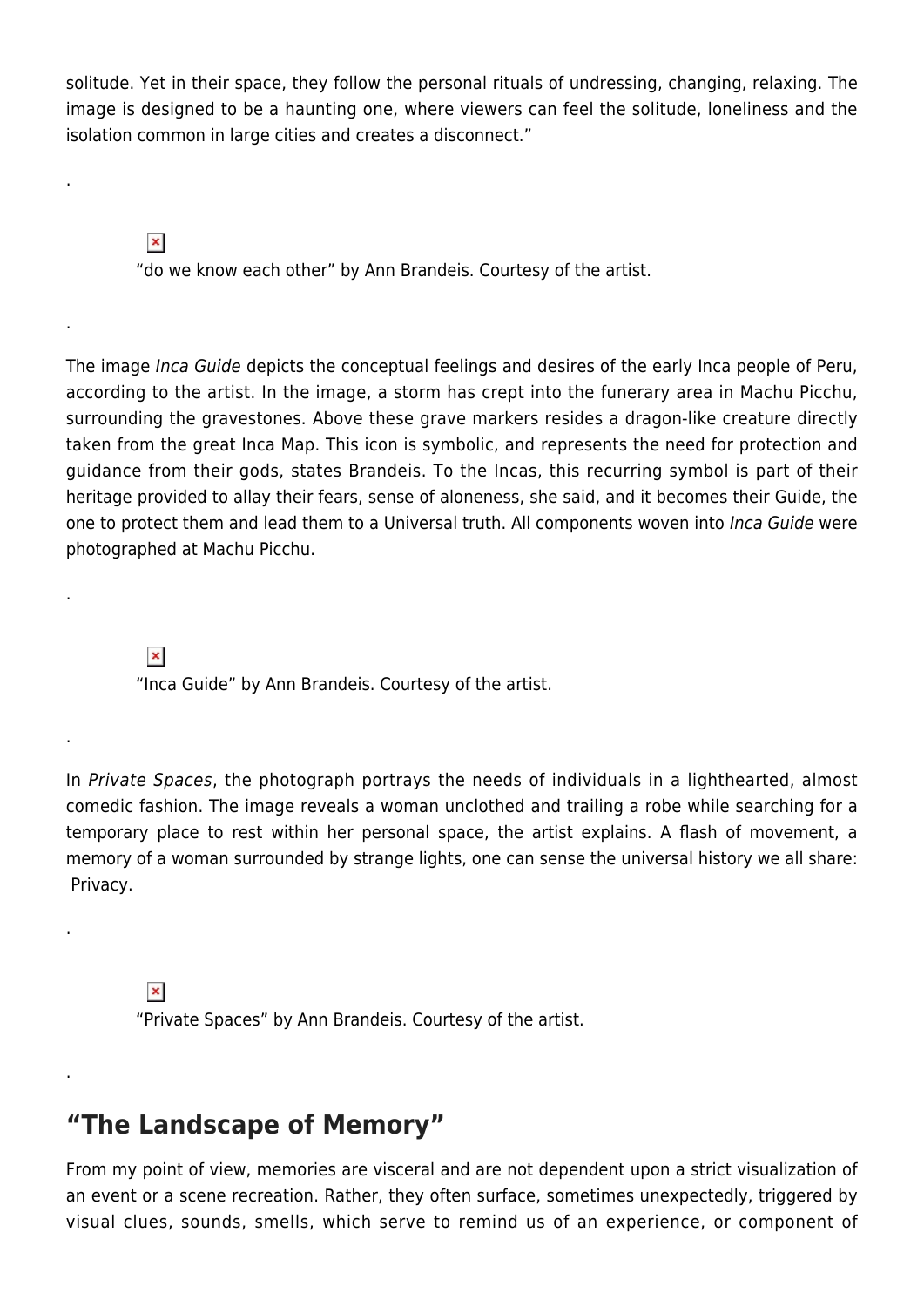life. Memories both personal and universal often cause us to reflect on the many paths we have taken. Signs and symbols that visually describe or capture these memories, those personal moments in time which remind us of our past, sustain us through our present, and guides our future, are what I seek.

Our memories, often conflicting, having little to do with rational thought, and resistant to logic they evoke our passions, desires, loss, and when embraced become our history. These memories mark the passage of time, reminding us that Time is both our enemy and our friend. The series "The Landscape of Memory" was created for just that type of reflection.

These concepts are explored in the image Leda's Swan. Fascinated by Greek Mythology, Brandeis has created her personal vision of the mythological tale "Leda and the Swan" in which the god [Zeus,](https://en.wikipedia.org/wiki/Zeus) in the form of a [swan,](https://en.wikipedia.org/wiki/Swan) seduces or rapes [Leda.](https://en.wikipedia.org/wiki/Leda_(mythology)) The famous poem by W.B. Yeats writes:

> A sudden blow: the great wings beating still Above the staggering girl, her thighs caressed By the dark webs, her nape caught in his bill, He holds her helpless breast upon his breast.

> > Excerpt W.B. Yeats, Leda and the Swan

In creating Leda's Swan, Brandeis viewed hundreds of images of the seduction of Leda by the Swan (Zeus), with the earliest one, a woodcut in 1499, and paintings by Da Vinci, Michelangelo, Cezanne, Rubens, Correggio, as well as the most obscenely graphic painting by Boucher in 1740 which depicts the rape of Leda both harshly and pornographically. Fascinated by these tales, Brandeis created her own modern interpretation.

In Brandeis's tale, Leda is not passive. As a modern woman, Leda does not allow men or gods to decide fate; women are warriors themselves. Developing this idea, the image portrays the body and tail of the swan entwined with the wing enmeshed into the body of Leda. With Leda and her Swan directly viewing each other, there exists a consensual sexual presence, a direct viewing of each other, contemplating their passions, explains Brandeis.

 $\pmb{\times}$ 

.

.

"Leda's Swan" by Ann Brandeis. Courtesy of the artist.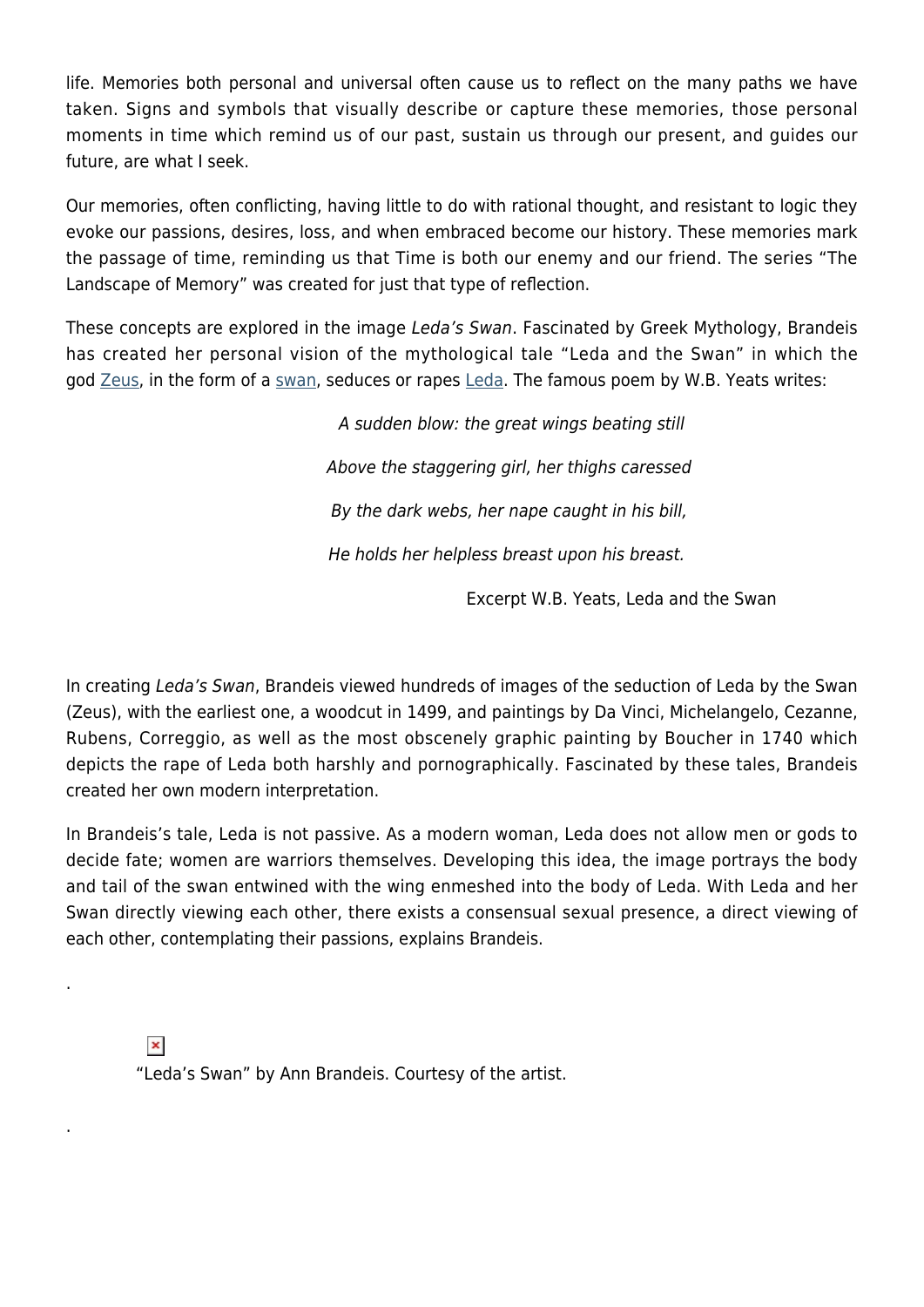# **"Drawn & Painted"**

Also on view at White Room Gallery is the series "Drawn & Painted," a body of work that has special meaning for the artist.

Several years ago on a sweltering 95 degree August afternoon Brandeis recalled finding herself at a classic motorcycle show. "Just take a few pictures of the winners of the classic bikes," the organizer of the Brooklyn event asked, "and drink a lot of water, it sure is hot out here." As the heat rose, the men removed their shirts, and Brandeis stood fascinated at the tattoo choices made by this group of white, black, Hispanic, Asian, and mixed ethnicities; a true melding of people brought together through a common denominator of the motorcycle. The gathering inspired another fascination: the tattoo.

While Brandeis spoke with the men and woman at the motorcycle meet, she recognized the existence of an ongoing visual conversation and were not images in isolation. Recognizing a deep personal connection with their chosen tattoos that relates their individual history, Brandeis considers people with body art modern storytellers recounting narratives, whether myths or parables, that are personal in nature instead of representing identity with "a clan."

In one case, Ray described begin isolated from his family for years, recalled Brandeis. He chose to make his feelings stand out on his hands through the words "Nobody's Listening." His chest and back are filled with tattoes of sailing ships that express his desire to leave, said Brandeis.

> $\pmb{\times}$ "Nobody's Listening" by Ann Brandeis. Courtesy of the artist.

In the image Opposites Together, Brandeis captures a young married couple, expecting their first child. In the image, the couple stares at each other, their love and passion easily visible, she said.

> $\pmb{\times}$ "Opposites Together" by Ann Brandeis. Courtesy of the artist.

# **"Alluvial Lands"**

.

.

.

.

The final image on view, Solitude, is part of the series "Alluvial Lands." In the series, Brandeis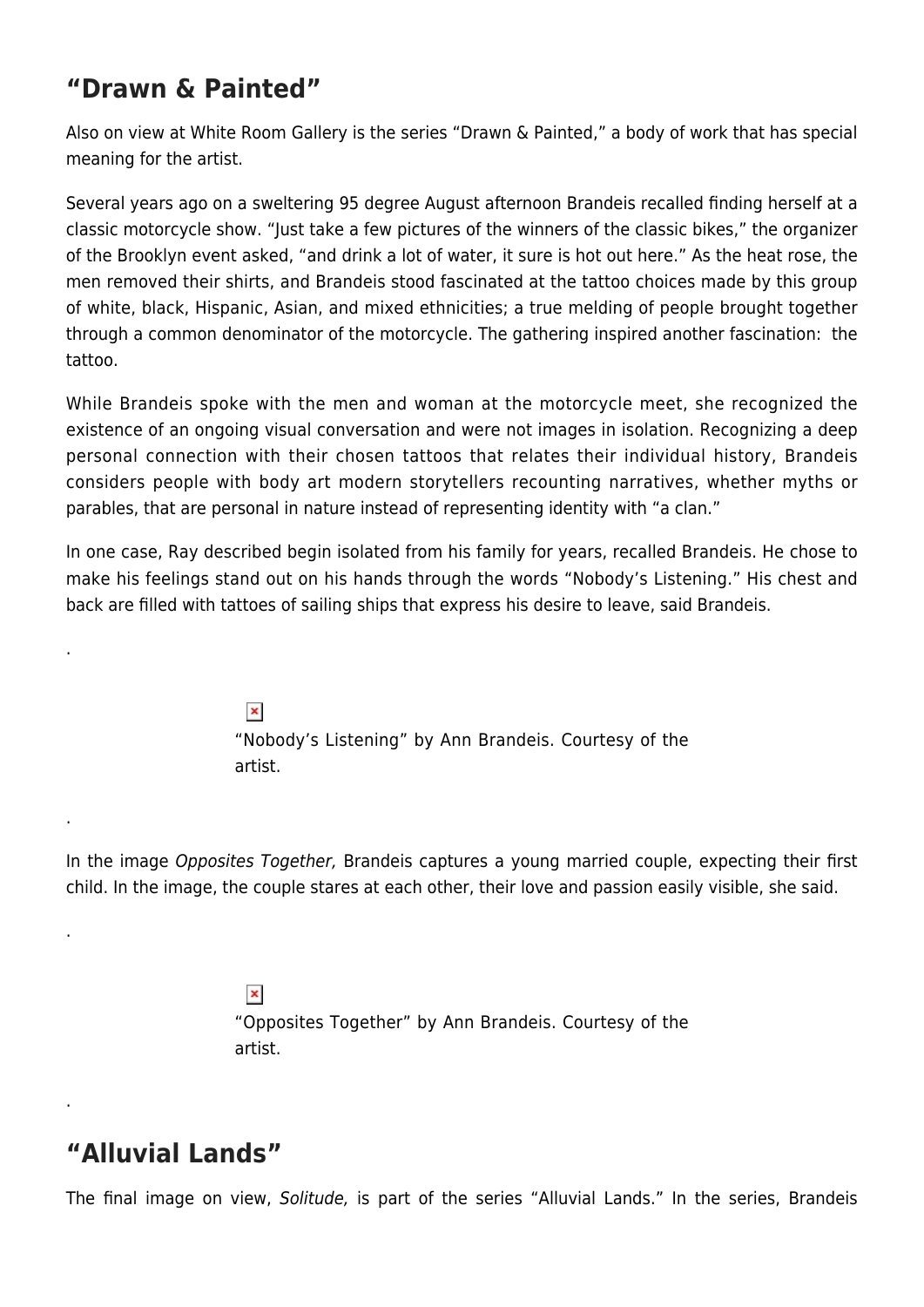explores the premise of solitude and decline, the concept last one standing. The images in the series were shot in swamps, and wetlands, where the character of the environment is losing its war to the entropy of the universe. The dying of the landscape Brandeis sees as a corollary to life, and its conclusion death, which is inescapable. Yet there is a quiet beauty observing the ebbing of strength shown in swamplands. The tree stands alone, showing off its prideful nature.

Brandeis often returns to these locals, to observe any finite change. When she trudges through these landscapes, she states that she feels like the early photographers, such as Carleton Watkins or Timothy O'Sullivan, only without the wagon trains.

 $\pmb{\times}$ "Solitude" by Ann Brandeis. Courtesy of the artist.

#### **ANN BRANDEIS**

.

.

Brandeis explains her work is not that of a documentary photographer, although many of her images appear representational. It is her desire that the work allows the participant to experience a personal feeling or remembrance of a time gone by, a thought, a memory. Themes are explored in multiple portfolios: "The Landscape of Memory," "Do We Know Each Other," "Drawn and Painted," and "Alluvial Lands." As in a book, each body of work represents another chapter in her visual dialogue. Although the perceived subject changes in each portfolio, the construct, or basis of her language is continuous, engaging the viewer, and allowing personal reflections to surface. Her work is printed on uncoated all rag Exhibition Paper or handmade Japanese Kozo Paper.

The History of Photography is a major component in Brandeis's work. She has taught the History of Photography at multiple universities.

Brandeis has traveled the world, seeking images to incorporate into her visual thoughts and dialogues. She has an MFA from Pratt Institute and holds teaching positions at Rochester Institute of Technology, Fashion Institute of Technology, NYC, and Manhattan Marymount College. She has authored the book, Color Processing and Printing for Prentice Hall and has won numerous awards including multiple IPA, Luci awards, PX3 Prix de la Photographie, WPGA Awards, SPE Society for Education Juror's Award, for Fine Art Photography.

Brandeis was chosen by the guest curator for Best Narrative image at Guild Hall 2012. Her work is included in 'The Best Photographers, 2013 and 2015 produced by Graphis Publications. Her work was spotlighted in an article published by Fine Art Magazine.

Ann Brandeis's work has been included in multiple national and international exhibitions. To see more of her art, visit her website at [www.annbrandeis.com.](http://annbrandeis.com/)

\_\_\_\_\_\_\_\_\_\_\_\_\_\_\_\_\_\_\_\_\_\_\_\_\_\_\_\_